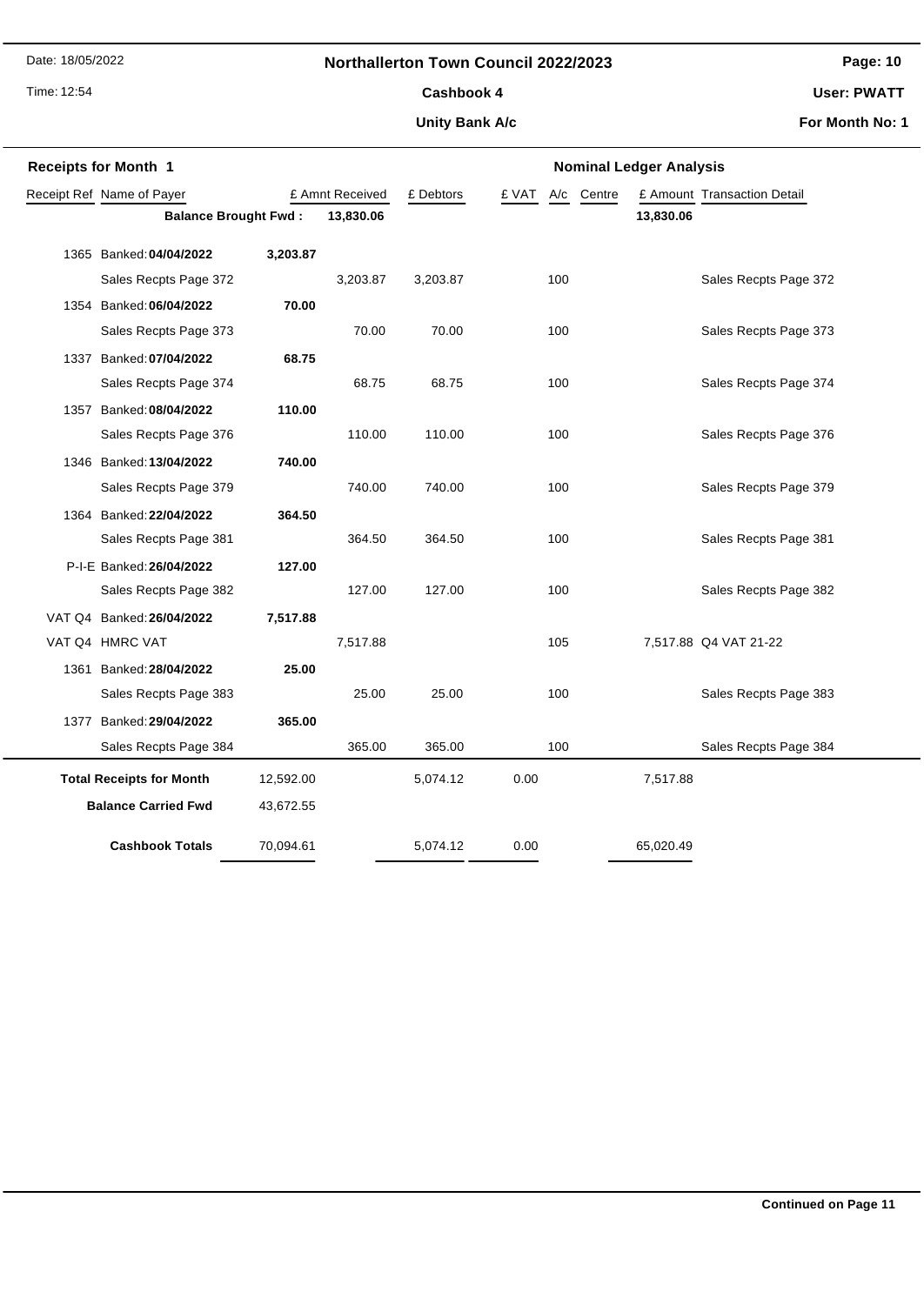### **Northallerton Town Council 2022/2023**

Time: 12:54

#### Cashbook 4

#### **Unity Bank A/c**

**User: PWATT**

**For Month No: 1**

| <b>Payments for Month 1</b> |                                           |                        |           | <b>Nominal Ledger Analysis</b> |       |      |            |  |                                        |
|-----------------------------|-------------------------------------------|------------------------|-----------|--------------------------------|-------|------|------------|--|----------------------------------------|
| Date                        | Payee Name                                | Reference £ Total Amnt |           | £ Creditors                    | £ VAT |      | A/c Centre |  | £ Amount Transaction Detail            |
|                             |                                           |                        |           |                                |       |      |            |  |                                        |
|                             | 01/04/2022 Hambleton District Council     | April DD               | 1,218.50  | 1,218.50                       |       | 500  |            |  | April Rates 2022                       |
|                             | 04/04/2022 Northern Elevator Ltd          | 774726600              | 81.17     | 81.17                          |       | 500  |            |  | 010322-310522                          |
|                             | 04/04/2022 Lightfoot plumbing & heating L | 831714005              | 633.36    | 633.36                         |       | 500  |            |  | Ignition/ionisation/labour             |
| 04/04/2022 RJ Farrow        |                                           | 524662326              | 210.00    | 210.00                         |       | 500  |            |  | 1 x skip -18/03/22                     |
|                             | 07/04/2022 Viessmann Limited              | 750816576              | 384.00    | 384.00                         |       | 500  |            |  | 2XBOILERS INSPECTION                   |
|                             | 08/04/2022 Northallerton Carnival         | <b>TNSFR</b>           | 500.00    |                                |       | 4300 | 100        |  | 500.00 Northallerton Carnival 22       |
|                             | 08/04/2022 Northgate Vehicle Hire         | 951980653              | 734.83    | 734.83                         |       | 500  |            |  | KP70 VYU - Lease                       |
| 08/04/2022 Screwfix         |                                           | 822180808              | 143.63    | 143.63                         |       | 500  |            |  | saw/varnish                            |
|                             | 08/04/2022 Anchorage Hire Centre          | 52666934               | 108.00    | 108.00                         |       | 500  |            |  | Hedgetrimmer                           |
|                             | 08/04/2022 TWC Washrooms                  | 297581457              | 637.50    | 637.50                         |       | 500  |            |  | Contract service of hygiene            |
|                             | 08/04/2022 Hambleton District Council     | 869129785              | 122.31    | 122.31                         |       | 500  |            |  | Qtly chrg Knottob                      |
| 08/04/2022                  | <b>Yorkshire Local Councils</b><br>Assoc  | 165748186              | 1,228.00  | 1,228.00                       |       | 500  |            |  | Role & Respon-Cllr M<br>Holmes         |
|                             | 08/04/2022 Society of Local Council Clerk | 296421839              | 144.00    | 144.00                         |       | 500  |            |  | <b>FILCA-Pam Watt</b>                  |
|                             | 08/04/2022 CMA Robson - Clerk             | 347160630              | 24.75     | 24.75                          |       | 500  |            |  | Les Tree day-cake and<br>flowers       |
|                             | 08/04/2022 Northallerton Glass            | 270895920              | 140.78    | 140.78                         |       | 500  |            |  | Replace broken office<br>window        |
|                             | 10/04/2022 Cllr Phil Eames                | <b>TNSFR</b>           | 550.00    |                                |       | 4090 | 100        |  | 550.00 Purchase of new TV for<br>TownH |
|                             | 14/04/2022 Vicky Anderson                 | 775194149              | 594.00    | 594.00                         |       | 500  |            |  | Courses-Connor x 2                     |
| 14/04/2022 Plumbcraft       |                                           | 304485896              | 69.00     | 69.00                          |       | 500  |            |  | System-Water press<br>investigati      |
|                             | 14/04/2022 Sam Turner & Sons Itd          | 979497040              | 716.96    | 716.96                         |       | 500  |            |  | Aspen 5 L                              |
|                             | 14/04/2022 Rennison Tree Services         | 861721227              | 330.00    | 330.00                         |       | 500  |            |  | 2x beech dismantle to<br>ground L      |
|                             | 14/04/2022 JSW Trailers                   | 770720967              | 15.54     | 15.54                          |       | 500  |            |  | metal No plate clips                   |
|                             | 14/04/2022 Wrights Office Supplies        | 346073010              | 215.74    | 215.74                         |       | 500  |            |  | Various supplies see<br>breakdown      |
|                             | 21/04/2022 TotalEnergies Gas & Power      | 262593369              | 1,187.82  | 1,187.82                       |       | 500  |            |  | Gas - 311221-310322                    |
|                             | 24/04/2022 Avensure Ltd                   | 245241                 | 297.94    | 297.94                         |       | 500  |            |  | HR April 2022                          |
|                             | 26/04/2022 Nisbets Plc                    | 2285346                | 214.20    | 214.20                         |       | 500  |            |  | Various cutlery for halls              |
|                             | 28/04/2022 TotalEnergies Gas & Power      | 263234438              | 6.25      | 6.25                           |       | 500  |            |  | Churchy-010322-080322                  |
|                             | 28/04/2022 TotalEnergies Gas & Power      | 263452535              | 58.58     | 58.58                          |       | 500  |            |  | Churchyard 090322-030422               |
|                             | 29/04/2022 Braithwaite & Sons             | 18212                  | 405.00    | 405.00                         |       | 500  |            |  | PEAT FREE X 60                         |
|                             | 29/04/2022 Design A Sign                  | 26042022               | 51.00     | 51.00                          |       | 500  |            |  | 3 X Names added to the<br>Honor b      |
|                             | 29/04/2022 Rialtas Busines Solutions Ltd  | 29486                  | 669.60    | 669.60                         |       | 500  |            |  | Year end 04/04/2022                    |
|                             | 29/04/2022 H20-So-Clean                   | 02689                  | 125.00    | 125.00                         |       | 500  |            |  | TH window cleaning April<br>2022       |
|                             | 29/04/2022 Intergrated Electronic Securit | 8788                   | 1,080.00  | 1,080.00                       |       | 500  |            |  | 4G Sim package Bullamoor<br>park       |
|                             | 29/04/2022 Konica Minolta Business Soluti | 1160282390             | 92.30     | 92.30                          |       | 500  |            |  | 150422-140722                          |
|                             | 29/04/2022 Konica Minolta Business Soluti | 1160231905             | 60.07     | 60.07                          |       | 500  |            |  | 150122-140422<br>prints&copies         |
|                             | 29/04/2022 Hambleton District Council     | 7034054                | 55,859.95 | 55,859.95                      |       | 500  |            |  | Salary 010122-310322                   |
|                             | 29/04/2022 Northgate Vehicle Hire         | 660972093              | 734.83    | 734.83                         |       | 500  |            |  | KP70VYU-Lease April 22                 |
|                             | 29/04/2022 Clare Wilson Virtual Assistant | 225                    | 450.00    | 450.00                         |       | 500  |            |  | VA-010522-310522                       |

## **Page: 11**